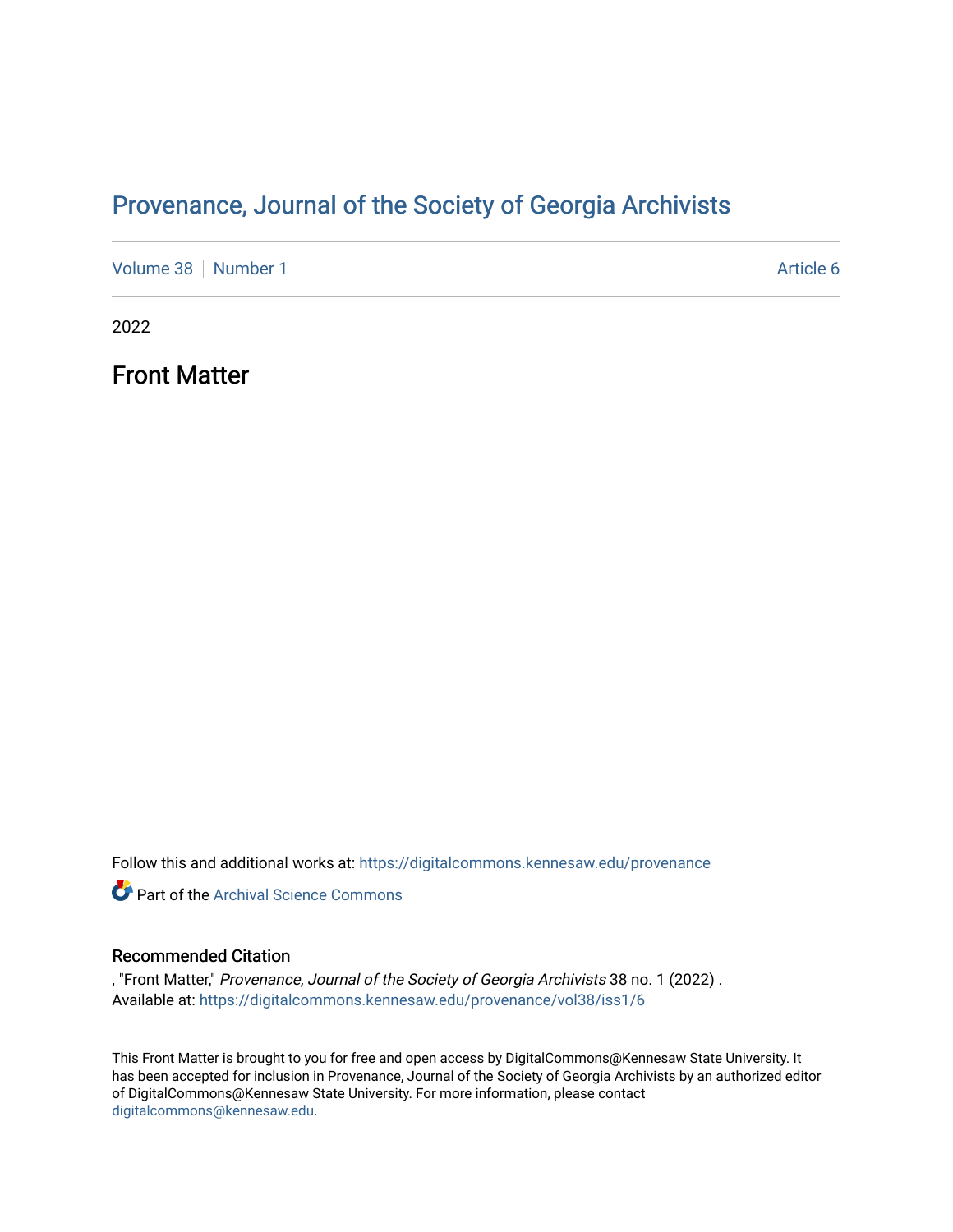# PROVENANCE

## Volume XXXVIII, Issue 1

## Spring, 2022

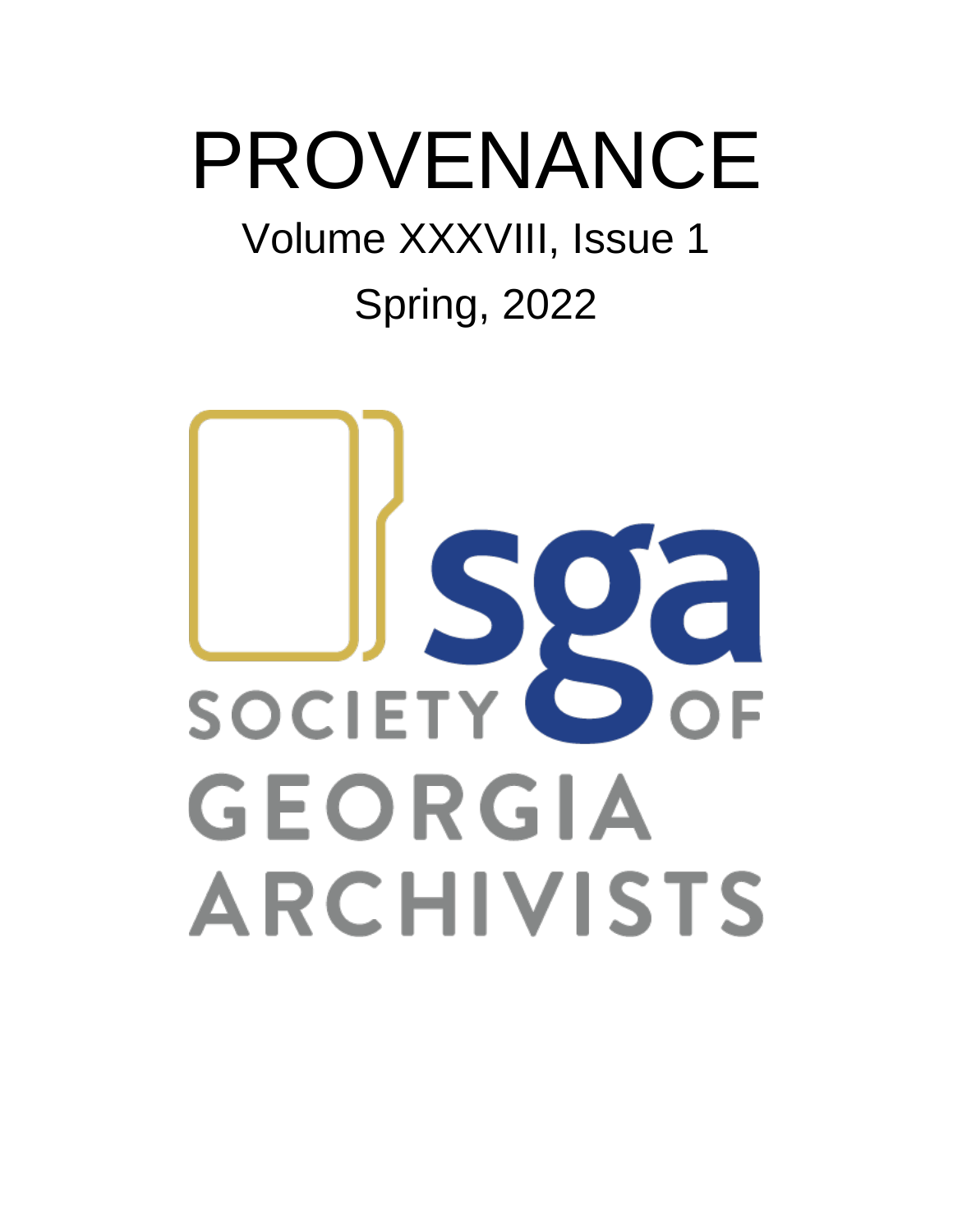### **Editorial Staff**

**Editor**

Michael Law *University of Georgia*

**Associate Editor** Felecia T. Moore *Lagrange College* **Reviews Editor** Brandon Wason *Emory University*

### **Editorial Board**

**William Hardesty** *Georgia State University*

**Carrie Hintz** *Emory University* 

**Sheila McAlister** *University of Georgia* **Luciana Spracher**  *City of Savannah*

**Andrea Belair** *The Sterling and Francine Clark Art Institute*

**Jessamyn Swan** *Georgia College*

Cover image: Society of Georgia Archivists Logo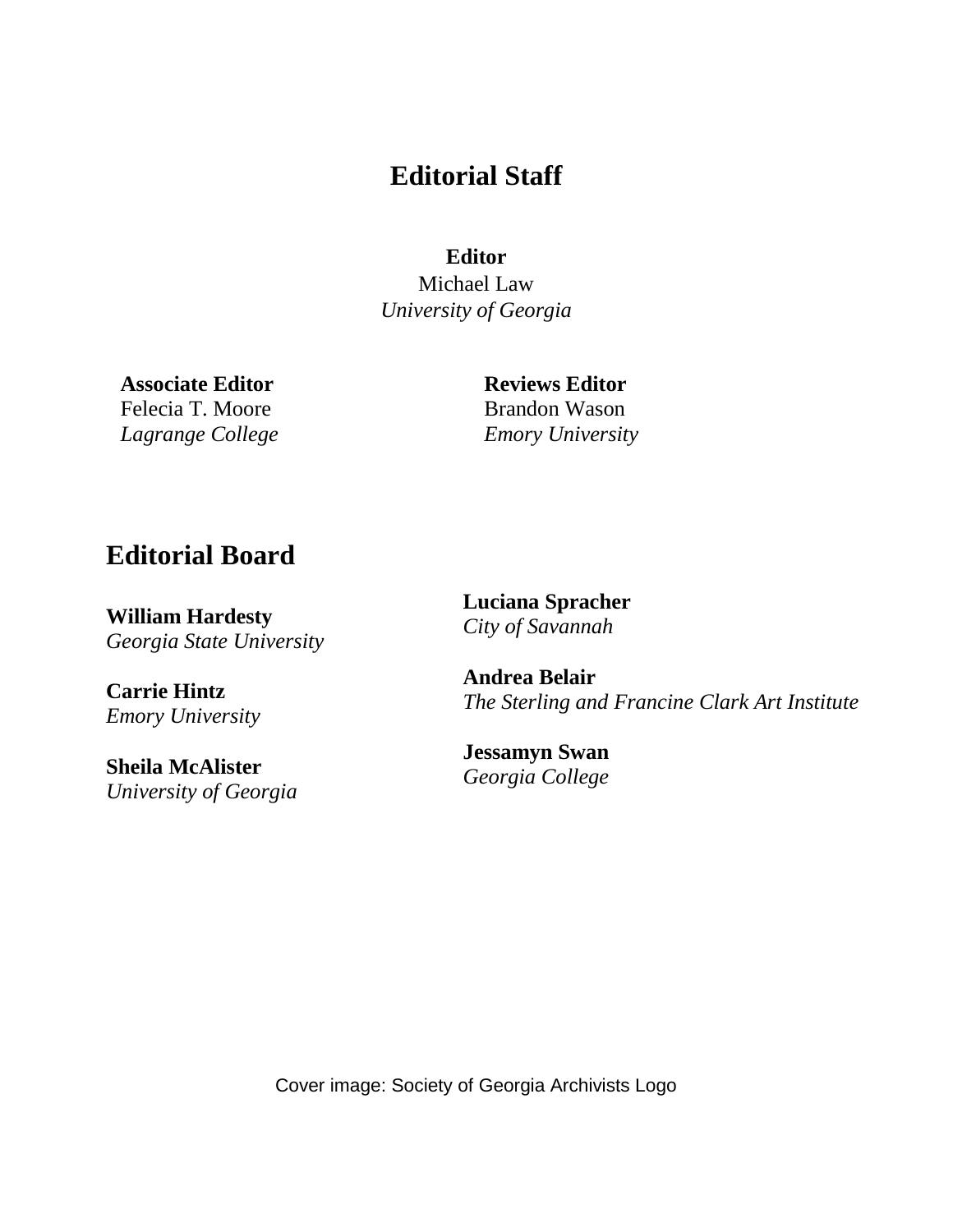### **PROVENANCE**

### Journal of the Society of Georgia Archivists

#### Volume XXXVIII, Issue 1 2022

| <b>Editor's Note</b> |  |
|----------------------|--|
|                      |  |
|                      |  |
|                      |  |

### **Articles**

| Scaling Up Video Digitization at the University of Maryland Libraries: A |  |
|--------------------------------------------------------------------------|--|
| <b>Case Study</b>                                                        |  |
|                                                                          |  |

| FADGI on a Budget: Improving Digital Images for Library Staff and Faculty |  |
|---------------------------------------------------------------------------|--|
|                                                                           |  |

### **Reviews**

| Review: Defining a Discipline: Archival Research and Practice in the Twenty- |  |
|------------------------------------------------------------------------------|--|
| <b>First Century</b>                                                         |  |
|                                                                              |  |
| <b>Review: Developing and Maintaining Practical Archives</b>                 |  |
|                                                                              |  |
| <b>Review: The Anarchivist: History, Memory, and Archives</b>                |  |
|                                                                              |  |
|                                                                              |  |
|                                                                              |  |